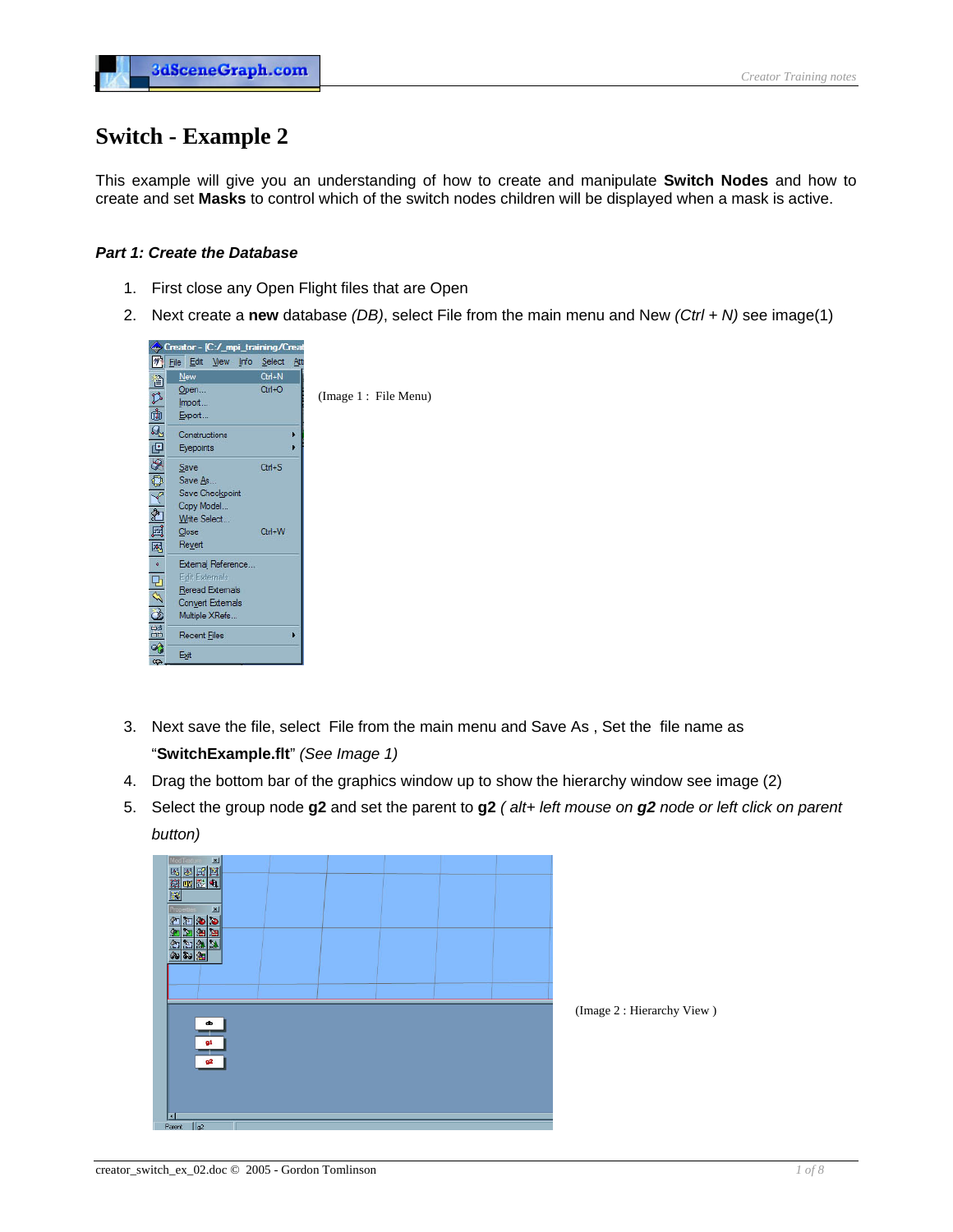6. Set the selection mode to **Switch** *(from the Mode pull-down list or on the Mode Tool Box)* see image 3.

|                         |                                |                                                  | ator2.61/Class Models/Model Example/SwitchExample.fit*] |
|-------------------------|--------------------------------|--------------------------------------------------|---------------------------------------------------------|
| Mode<br>$\vert x \vert$ | ttributes LOD                  | Local-DOF BSP Terrain GeoFeature Road            | Sound                                                   |
| Гœ                      | $S^{T1}D$<br>के<br>$\bigoplus$ | Switch                                           | 电类的<br>顺<br>line                                        |
|                         | B 灰区<br>÷                      | Group<br>름<br>Object                             | $-10.743$<br>93.267<br>$\mathbb{Z}$                     |
| 罒                       | ×                              | Face<br>Mesh<br>Edge                             |                                                         |
|                         |                                | Vertex<br><b>DOF</b>                             |                                                         |
| 9<br>Switch Mode        |                                | LOD.<br>Sound                                    |                                                         |
|                         |                                | Switch<br>Clip                                   |                                                         |
|                         |                                | <b>Light Source</b><br><b>External Reference</b> |                                                         |
|                         |                                | <b>BSP</b><br>Text                               |                                                         |
|                         |                                | Light Point<br>Light Point System                |                                                         |
|                         |                                | Path<br>Road                                     |                                                         |
| (Image 3 : Switch Mode) |                                | Grid<br>Helper                                   |                                                         |
|                         |                                | Surface                                          |                                                         |
|                         |                                | Torsion<br>Adaptive                              |                                                         |
|                         |                                | Curve<br>LODViz                                  |                                                         |

7. Create a new **Switch** node *( shift + C, or Create Switch in the Create Tool Box see image 4 )*



(Image 4 : Create Switch)

- 8. Rename the new switch node to "**Switch1**" *( control + J )*
- 9. Set the "**Switch1**" node as the parent node *( alt+ left mouse )*
- 10. Set the selection Mode to **Object** *( shift + O )*
- 11. Create **4** new **object** nodes *( shift + C 4 times )*
- 12. Select the first Object and name to "**yellow**" *( control + J )*
- 13. Select the second Object and name to "**grey**" *( control + J )*
- 14. Select the second Object and name to "**red**" *( control + J )*
- 15. Select the second Object and name to "**green**" *( control + J )*
- 16. You should now have an hierarchy similar to that as shown in image 5
- 17. Save the file *(control + S)*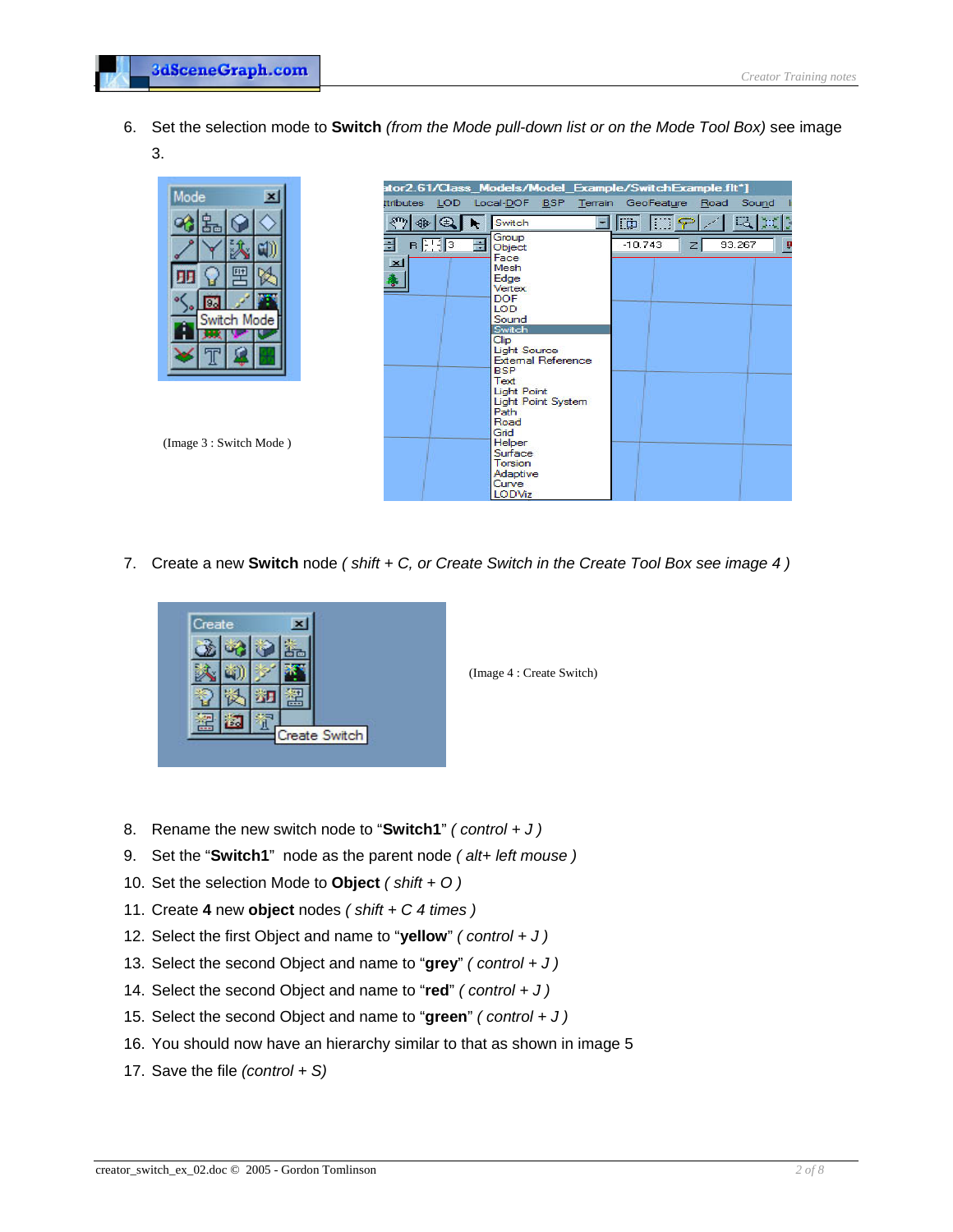

### **Part 2: Set-up the View and Grid**

18. Turn the Modeling Grid on *(G, or from the View/Grid Control Tool box see image 6)* 

| $\overline{\mathbf{x}}$                          |                               |
|--------------------------------------------------|-------------------------------|
| Coord   Select  <br>View                         |                               |
|                                                  |                               |
|                                                  |                               |
| ū.                                               |                               |
| Hz                                               |                               |
| 60                                               |                               |
| Texture<br>Layer <sub>0</sub>                    |                               |
| Draw Mode Wire/Solid                             |                               |
| Draw Order Z Buffer                              | (Image 6: View/Grid Controls) |
| $\frac{1}{2}$<br>$\overline{\mathbb{E}_\bullet}$ |                               |
| Grid On/Off (G) FAC                              |                               |
| <b>VIEW</b><br><b>VTX</b><br><b>FRP</b>          |                               |
| <b>Grid Type:</b><br>Offset:                     |                               |
| 2:0.000<br>Rectangle<br><b>Draw Grid:</b>        |                               |
| Dimension:<br>$10.000000 \cdot$<br>ZBuffer       |                               |
| $G \times 8Y$                                    |                               |
| $\bullet$ $\times$<br>Y                          |                               |
|                                                  |                               |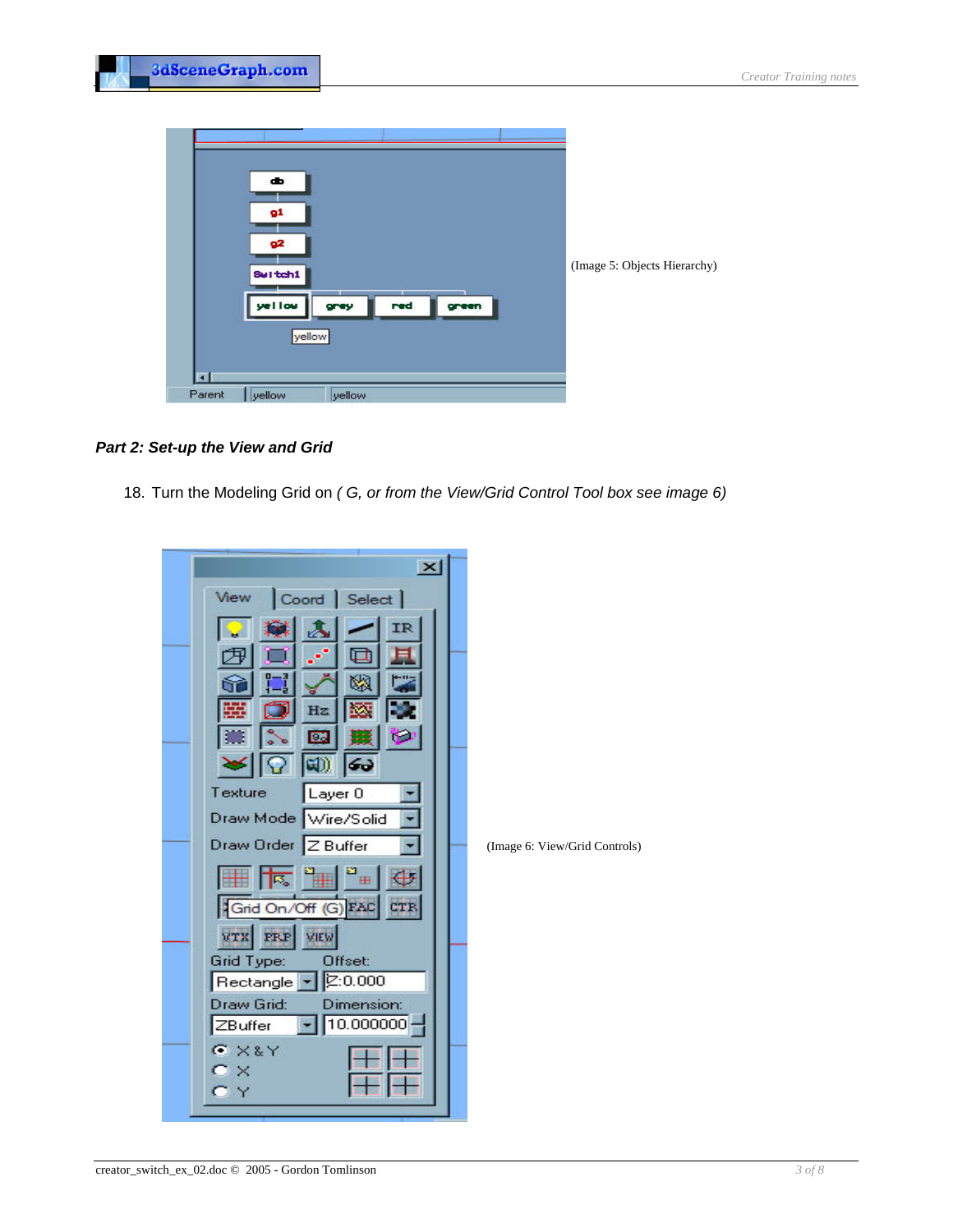- 19. Set the Grid dimensions 10
- 20. Set the Grid type to rectangle
- 21. Set grid to an XY plane
- 22. Set the Grid draw to Zbuffer
- 23. Set the View so that you are looking down on to grid, the Translation is set to  $X = -10$ ,  $Y = -30$ ,  $Z =$ 240 and orientation to Y = 0, P = 90, R = 0, *(see image 7)*

| $ \mathfrak{L} \cdot$<br>10.000<br>lln.<br><b>V</b><br>allon a | -30.000<br>240.000. |
|----------------------------------------------------------------|---------------------|
|----------------------------------------------------------------|---------------------|

(Image 6: View Controls)

24. Save the file *(control + S)*

#### **Part 3: Create Some Geometry**

- 25. Set the "Yellow" object node as the parent node (alt+ left mouse)
- 26. Open the color Palette (control  $+ P$ , or from the menu)
- 27. Select a Yellow color as the primary color, and close the palette
- 28. Use the rectangle tool to create a polygon, set the point at -80,10,0 and the second point at -60,-10,0
- 29. Set the "**Grey**" object node as the parent node *( alt+ left mouse )*
- 30. Select the color Palette (control  $+$  P, or from the menu)
- 31. Select a Grey color as the primary color, and close the palette
- 32. Use the rectangle tool to create a polygon, set the point at -50,10,0 and the second point at -30,-10,0
- 33. Set the "**Red**" object node as the parent node *( alt+ left mouse )*
- 34. Select the color Palette (control  $+$  P, or from the menu)
- 35. Select a Red color as the primary color, and close the palette
- 36. Use the rectangle tool to create a polygon, set the point at -20,10,0 and the second point at 0,-10,0
- 37. Set the "**Green**" object node as the parent node *( alt+ left mouse )*
- 38. Select the color Palette (control  $+$  P, or from the menu)
- 39. Select a Red color as the primary color, and close the palette
- 40. Use the rectangle tool to create a polygon, set the point at 10,10,0 and the second point at -20,-10,0
- 41. Set Selection mode to Face ( shift + F)
- 42. Select the Yellow, Grey, Red and Green polygon, you can do this with the mouse and a drag select in the Graphics or Hierarchy windows, or use shift and left mouse click for multi-selection)
- 43. With all 4 polygons selected, open the Peak Tool from the geometry tool box ( shift + P )
- 44. Set the height to 10 and click on ok, this will create pyramids from the selected geometry, you should have geometry similar to that seen in image 7
- 45. Save the file *(control + S)*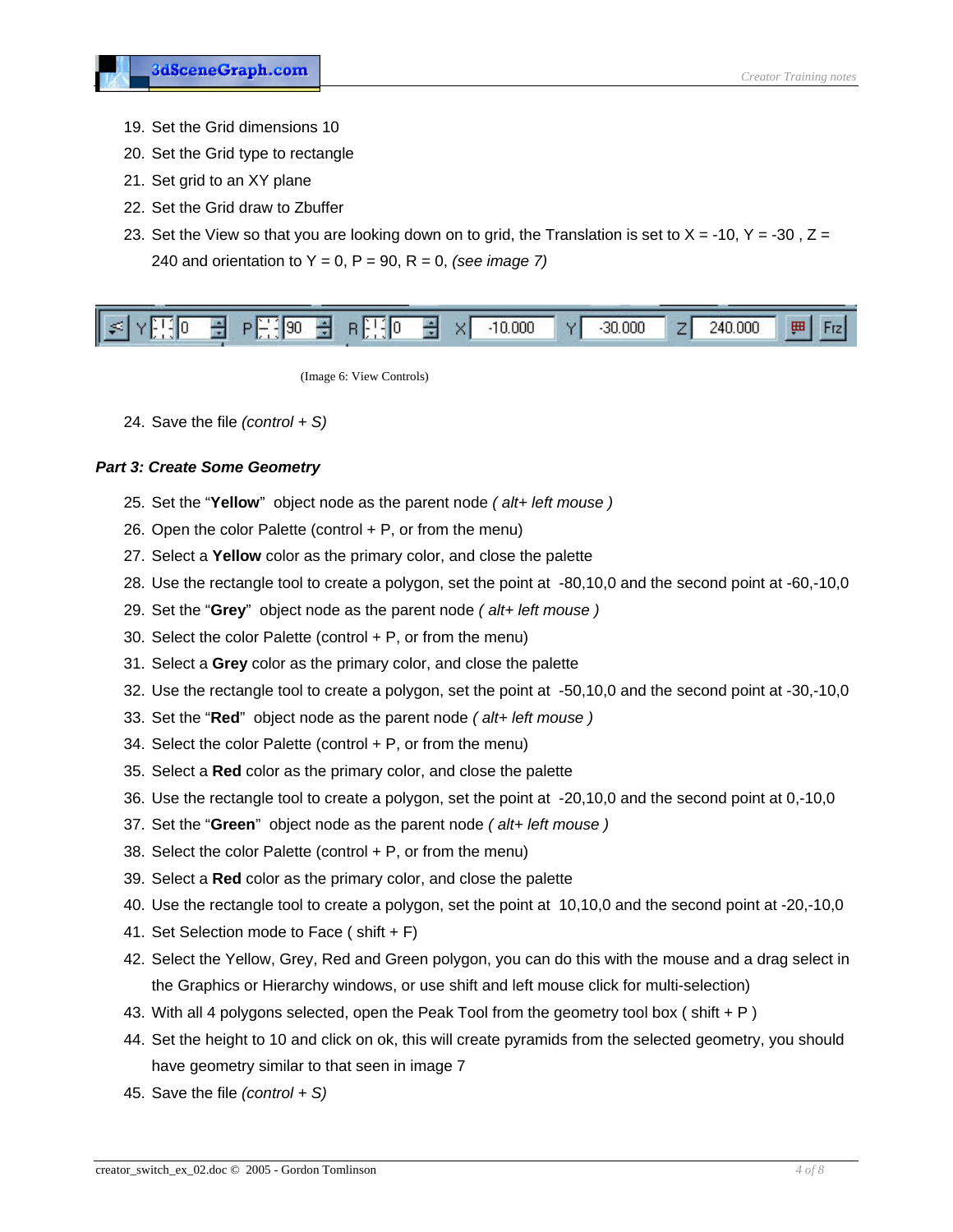

(Image 7: Yellow, Grey, Red and Green Pyramids)

## *Part 4: Create Switch Masks*

- 46. Set the "**Switch1**" node as the parent node *( alt+ left mouse )*
- 47. Set the selection mode to Group *( shift + G )*
- 48. Create a new group *( shift + C )*
- 49. Rename the new group to "**BlueGroup**" (control + J)
- 50. Open the Switch Attribute Dialog *(Control + =, or double click on the "Switch1" node)*
- 51. You will see the default **mask 0**, with all the switch children shown as **ON**.
- 52. Set the name of the mask to "**All**" *(see image 8)*



(Image 8: Switch Attributes)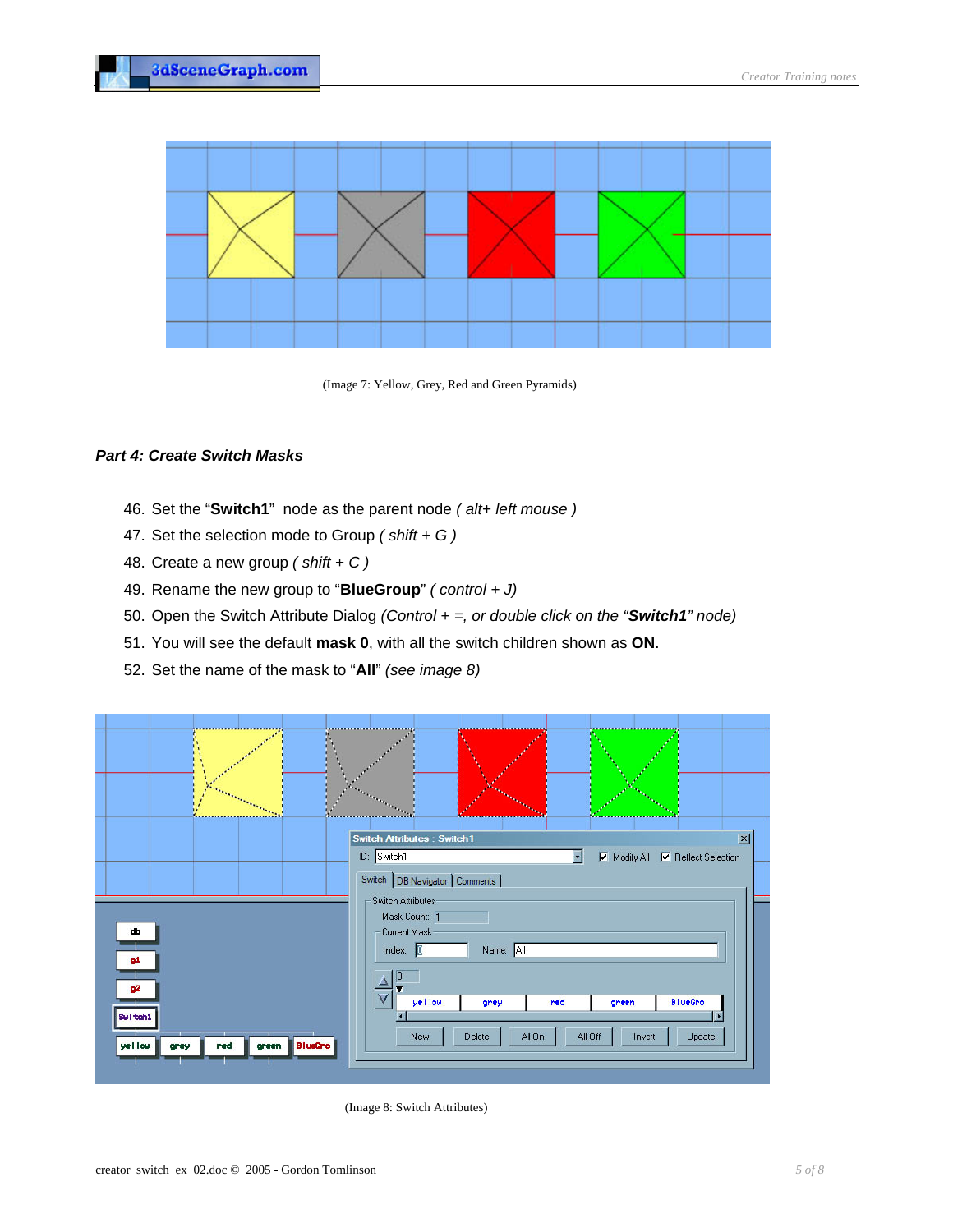- 53. Create a new mask, by clicking on the "**New**" button on the Switch Attributes dialog, the mask count should change to 2, and the name of the mask should automatically be named yellow.
- 54. Click on the white buttons once in the attribute dialog named "Grey", "Red", "Green" and "BlueGroup", then boxes should turn blue and the geometry of the grey, red, green pyramids should not be visible but the Yellow geometry should still be visible *(see image 9)*



(Image 9: Yellow Mask)

- 55. Now create the following new masks so that
	- The Yellow and Red Pyramids are drawn, name the mask "YellowRed"
	- The Grey and Green Pyramids are drawn, name the mask "**GreyGreen**"
	- Nothing is drawn, name the mask "**Non**"
	- **•** The "**BlueGroup**" is drawn, name the mask "**BlueGrp**"
- 56. Save the file *(control + S)*
- 57. You should have 5 masks when you are done, use the Up/Down arrows on the dialog to cycle through the masks you have created.

You will notice that as you cycle through the masks that the masks named "**Non**" and "**Blue**" that both show no geometry, this is correct as we need to add some geometry to the "**BlueGroup**" node.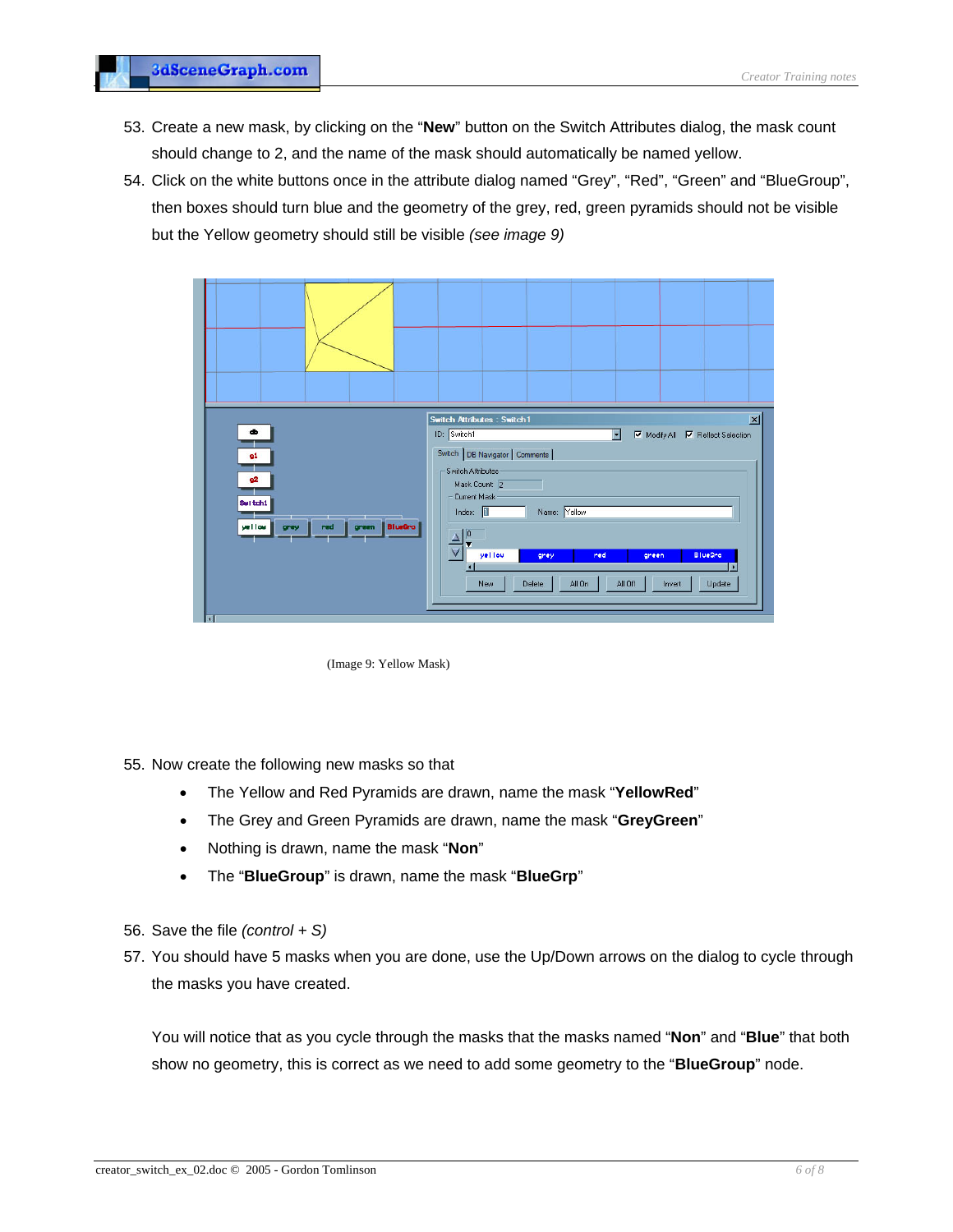## **Part 4: Create Hierarchical Switch Node**

- 58. Select the "**BlueGrp**" mask so that the "**BlueGroup**" is visible and not hidden
- 59. Close the switch attribute dialog
- 60. Set the "**BlueGroup**" node as the parent node (alt+ left mouse)
- 61. Set the selection mode to **Switch** *(from the Mode pull-down list or on the Mode Tool Box* see image 3)
- 62. Create a new **Switch** node *( shift + C, or Create Switch on Create Tool Box see image 4 )*
- 63. Rename the new switch node to "**BlueSw**" *( control + J )*
- 64. Set the selection Mode to **Object** *( shift + O )*
- 65. Create **2** new **object** nodes *( shift + C 2 times )*
- 66. Name the first Object to "**blue**" *( control + J )*
- *l + J )* 67. Name the second Object to "**orange**" *( contro*
- 68. Turn the Modeling Grid on *( G, or from the View/Grid Control Tool box see image 6)*
- 69. Set the Grid dimensions 10
- 70. Set the Grid type to rectangle
- 71. Set grid to an XY plane
- *)* 72. Save the file *(control + S*
- 73. Set the "**Blue**" object node as the parent node *( alt+ left mouse )*
- 74. Open the color Palette (control  $+ P$ , or from the menu)
- 75. Select a **Blue** color as the primary color, and close the palette
- 76. Use the circle tool to create a circle polygon (Face Tool Box), Center point at -50,-50,0 and the radius point at -30,-50,0
- 77. Save the file *(control + S)*
- 78. Set the "**Orange**" object node as the parent node *( alt+ left mouse )*
- 79. Open the color Palette (control + P, or from the menu)
- 80. Select a **Orange** color as the primary color, and close the palette
- 81. Use the circle tool to create a circle polygon (Face Tool Box), center point at 0,-50,0 and the radius point at 20,-50,0 *( You should now have something that looks similar to image 10)*
- 82. Save the file *(control + S)*